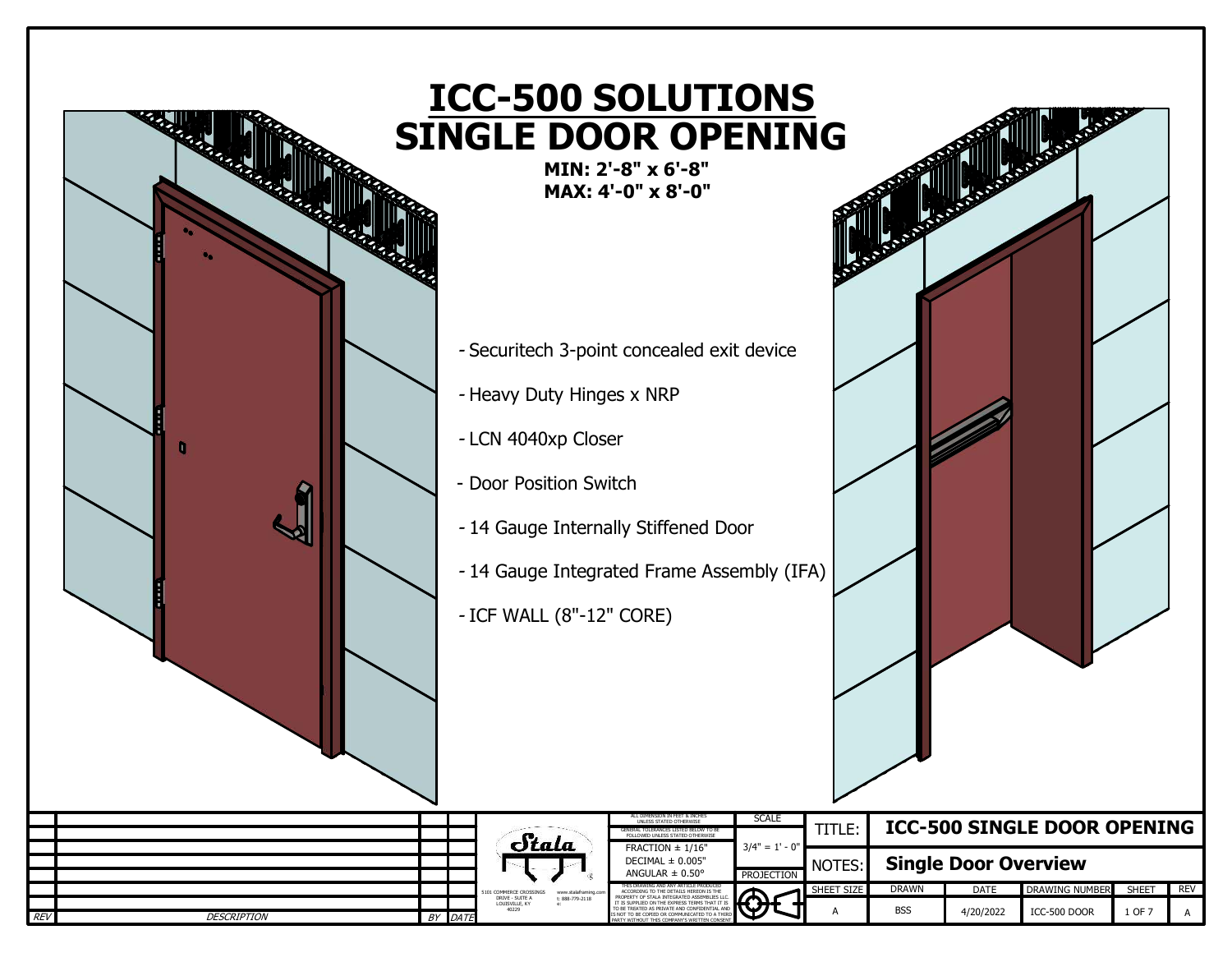

## Description

The Stala IFA frame is set in place during the ICF wall construction. Concrete is then poured into the empty cavity inside the ICF wall. When the concrete cures the IFA frame's continuous anchors, which run along all sides of the frame, lock the frame in place. The STALA IFA frame then becomes an integral part of the ICF wall. As soon as the frame is set and secured the storm door can then be installed.



|            |                    |  |         |                                                               | ALL DIMENSION IN FEET & INCHES<br>UNLESS STATED OTHERWISE                                       | <b>SCALE</b>    |                |                                    |             |                       |        |     |  |
|------------|--------------------|--|---------|---------------------------------------------------------------|-------------------------------------------------------------------------------------------------|-----------------|----------------|------------------------------------|-------------|-----------------------|--------|-----|--|
|            |                    |  |         | Stala                                                         | L TOLERANCES LISTED BELOW TO B<br>GENERAL<br>FOLLOWED UNLESS STATED OTHERWISE                   | $3/4" = 1' - 0$ | TITLE:         | <b>ICC-500 SINGLE DOOR OPENING</b> |             |                       |        |     |  |
|            |                    |  |         |                                                               | FRACTION $\pm$ 1/16"<br>DECIMAL $\pm$ 0.005"<br>ANGULAR $\pm$ 0.50°                             |                 |                |                                    |             |                       |        |     |  |
|            |                    |  |         |                                                               |                                                                                                 |                 | <b>NOTES:'</b> | <b>Single Door Description</b>     |             |                       |        |     |  |
|            |                    |  |         |                                                               |                                                                                                 | PROJECTION      |                |                                    |             |                       |        |     |  |
|            |                    |  |         | www.stalaframing.co.<br>5101 COMMERCE CROSSINGS               | THIS DRAWING AND ANY ARTICLE PRODUCED                                                           |                 | SHEET SIZE     | <b>DRAWN</b>                       | <b>DATE</b> | <b>DRAWING NUMBER</b> | SHEET  | REV |  |
|            |                    |  |         | DRIVE - SUITE A<br>t: 888-779-2118<br>LOUISVILLE, KY<br>40229 |                                                                                                 |                 |                | <b>BSS</b>                         | 4/20/2022   | ICC-500 DOOR          | 2 OF 7 |     |  |
| <b>REV</b> | <b>DESCRIPTION</b> |  | BY DATE |                                                               | IS NOT TO BE COPIED OR COMMUNICATED TO A THIRD.<br>PARTY WITHOUT THIS COMPANY'S WRITTEN CONSENT |                 |                |                                    |             |                       |        |     |  |

FLOOR ANCHORS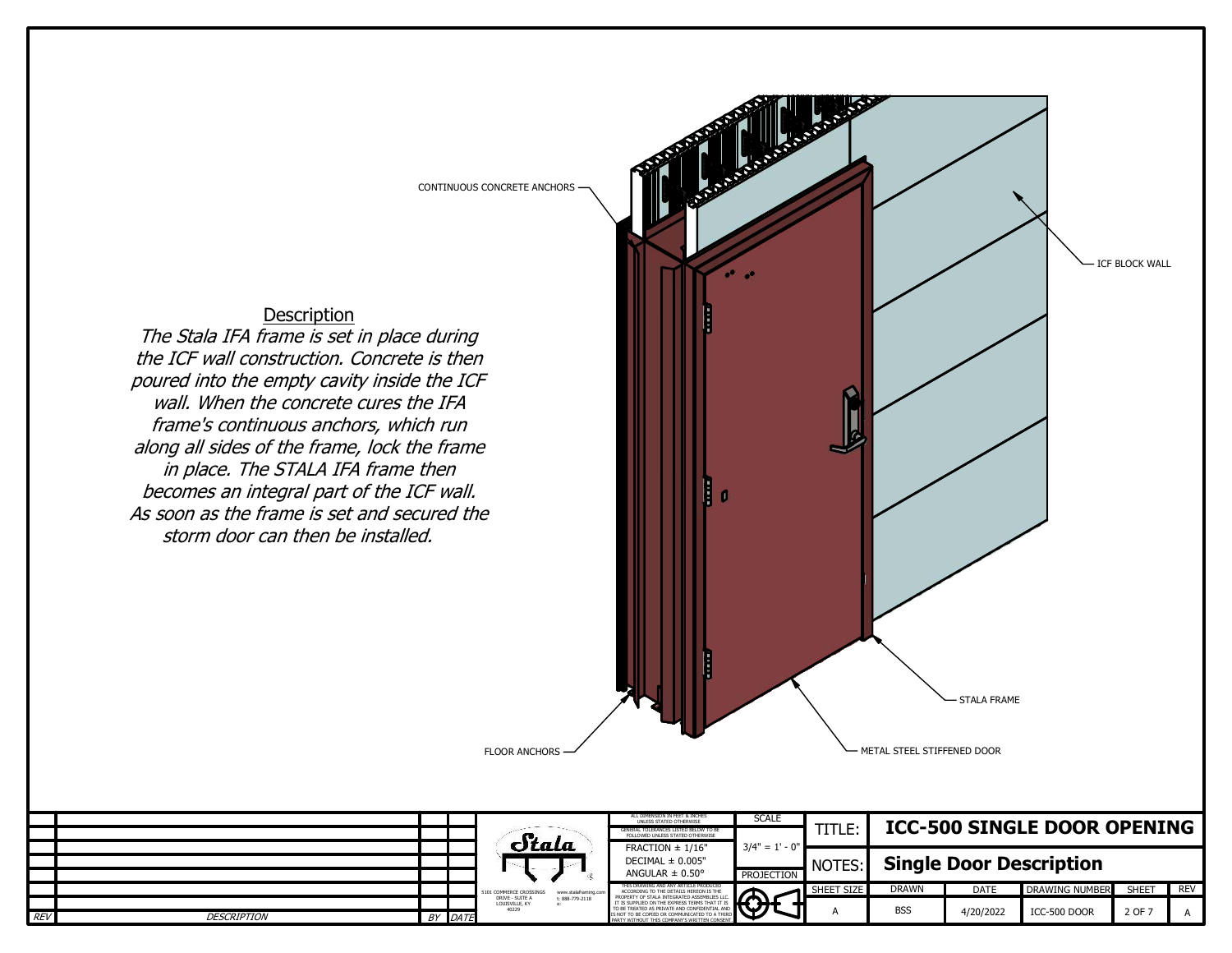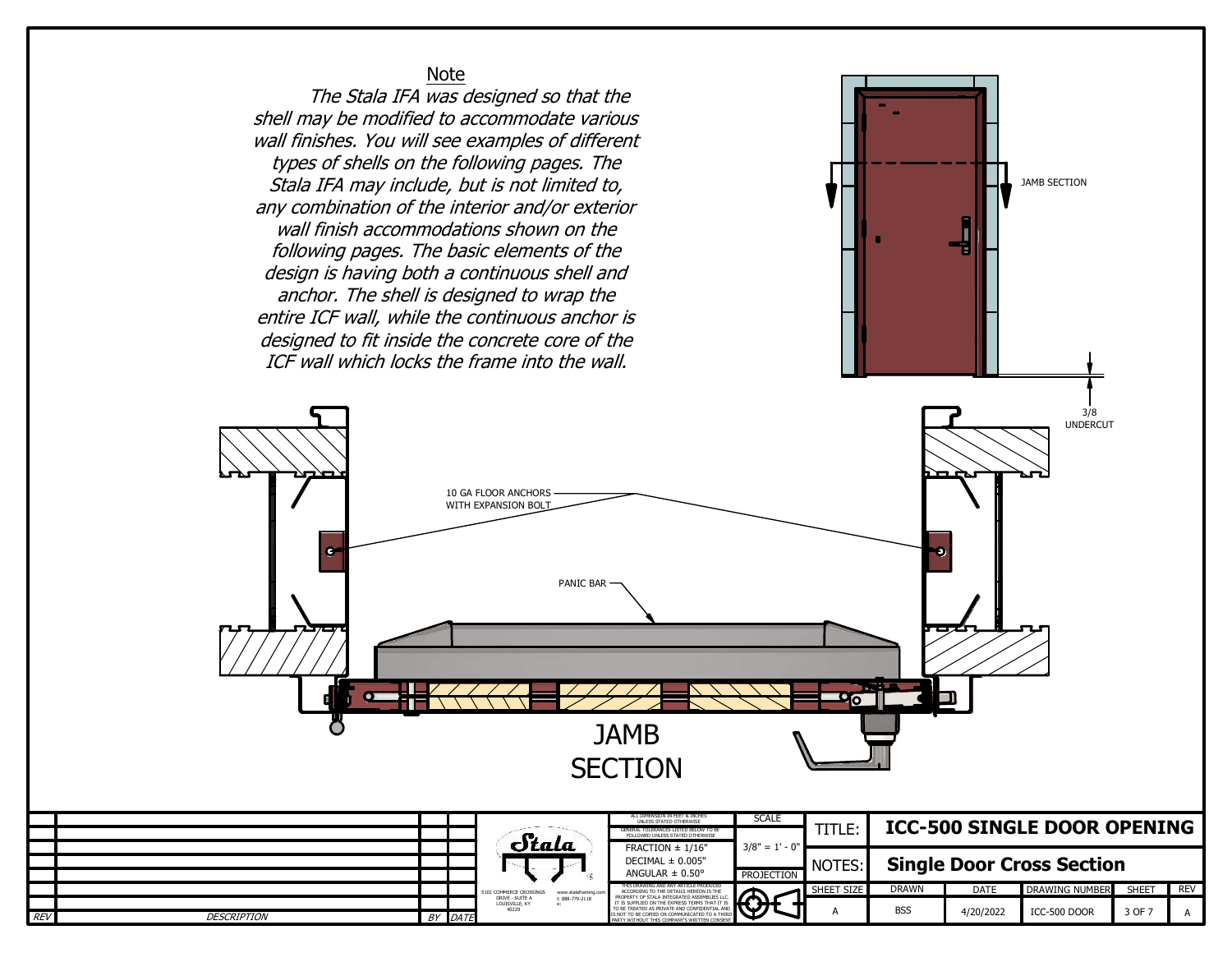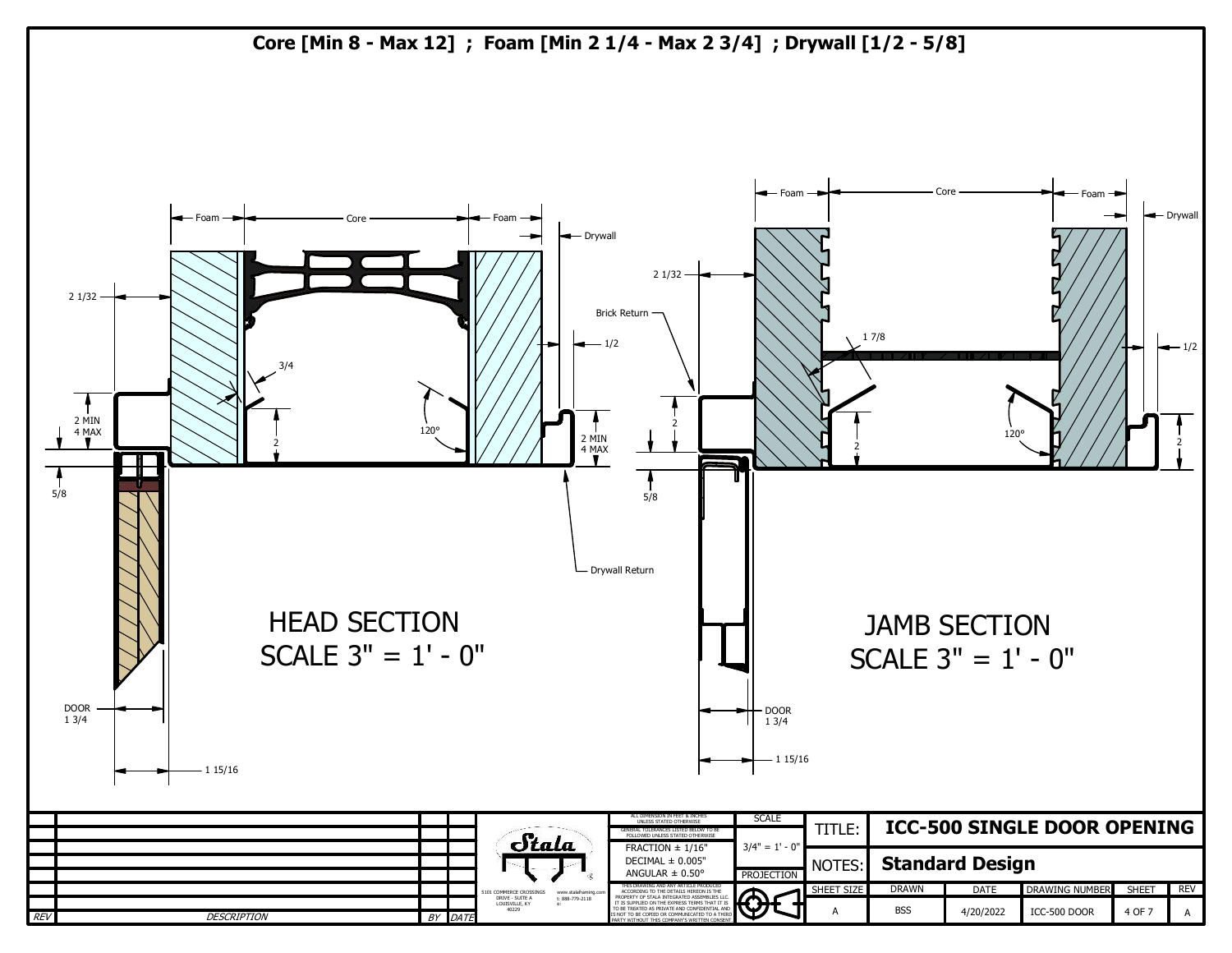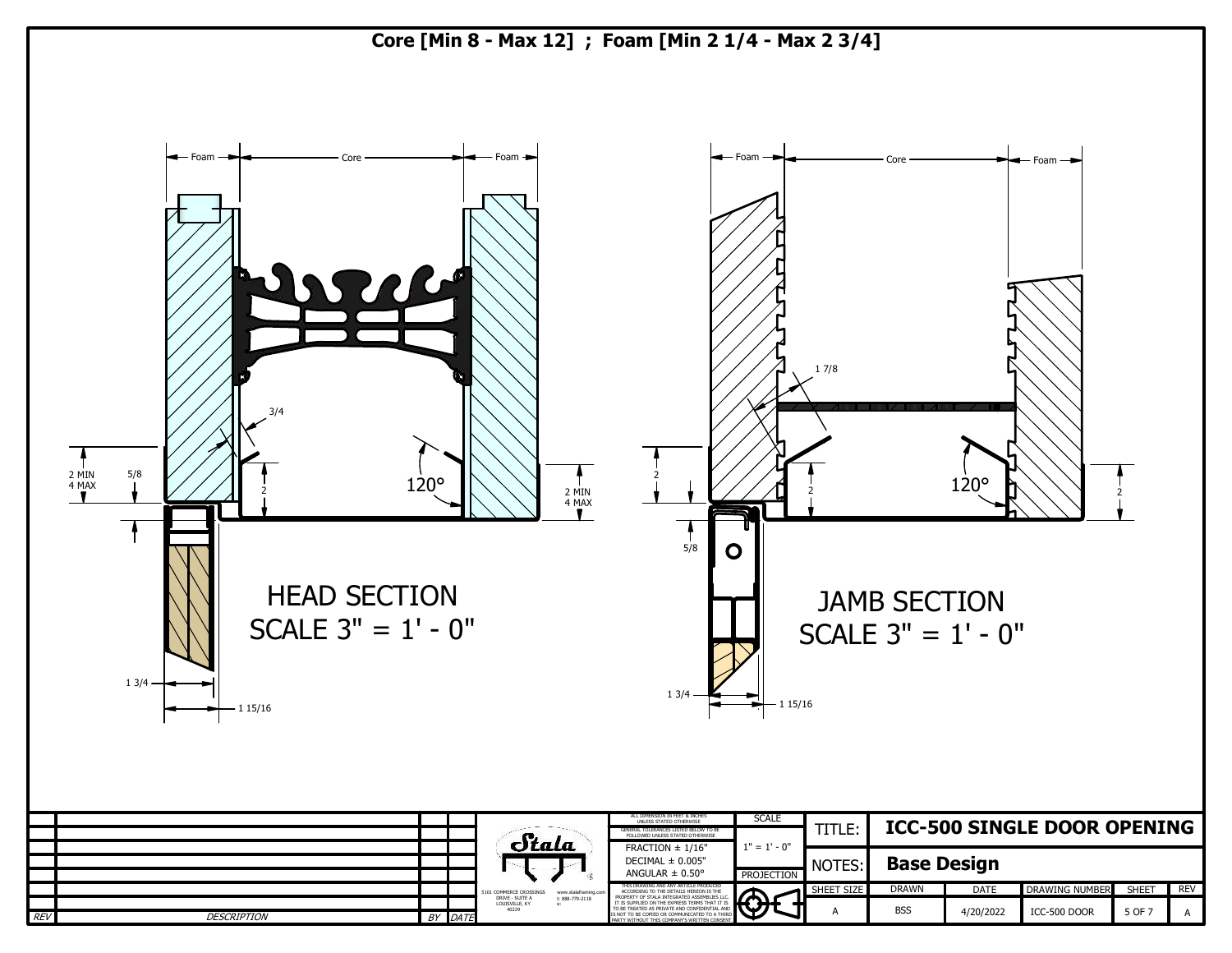